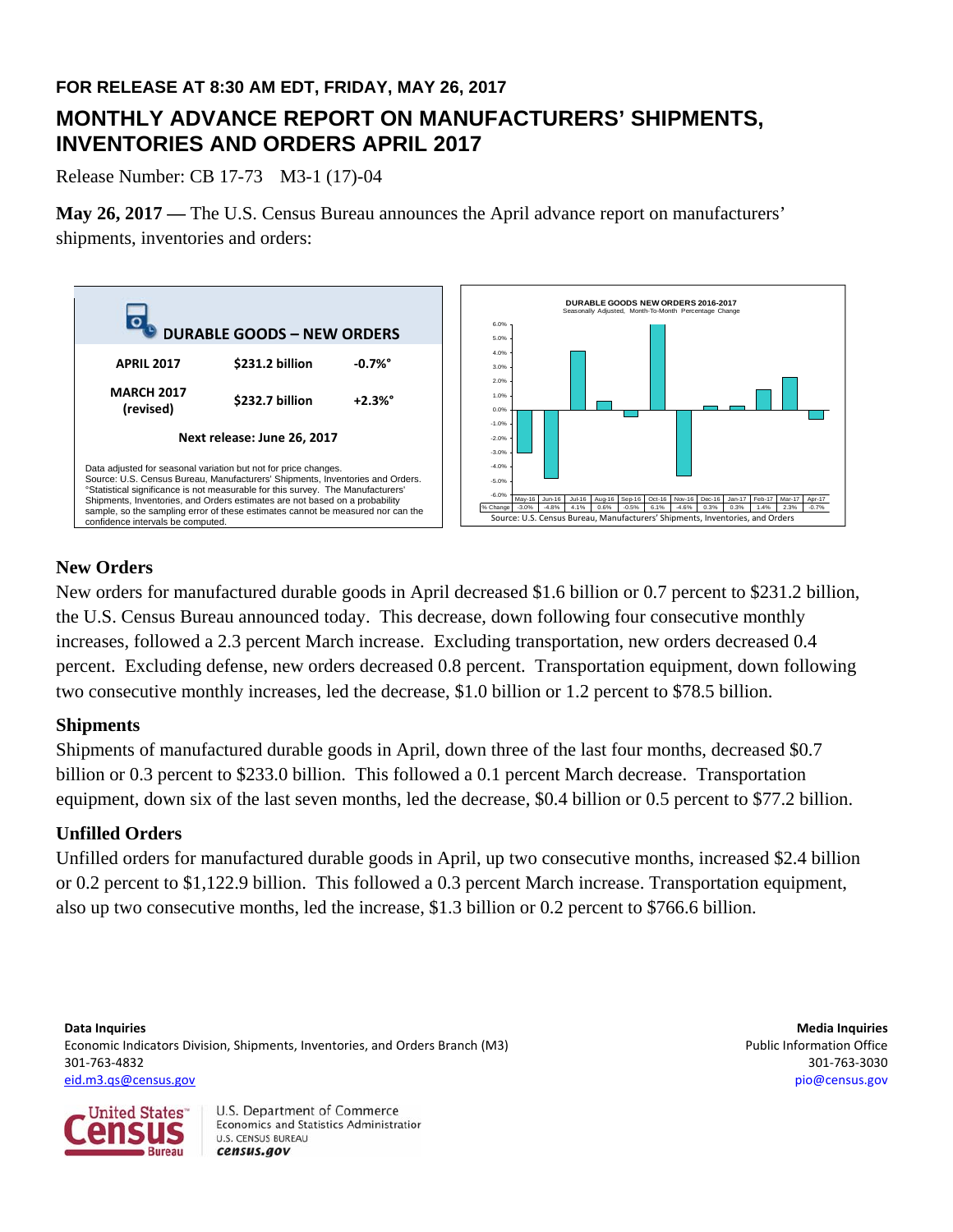## **Inventories**

Inventories of manufactured durable goods in April, up nine of the last ten months, increased \$0.6 billion or 0.1 percent to \$394.2 billion. This followed a 0.2 percent March increase. Fabricated metal products, up three of the last four months, led the increase, \$0.3 billion or 0.6 percent to \$48.4 billion.

## **Capital Goods**

Nondefense new orders for capital goods in April decreased \$1.4 billion or 1.9 percent to \$70.4 billion. Shipments decreased \$0.4 billion or 0.5 percent to \$69.7 billion. Unfilled orders increased \$0.7 billion or 0.1 percent to \$697.3 billion. Inventories decreased \$1.2 billion or 0.7 percent to \$176.7 billion. Defense new orders for capital goods in April increased \$0.4 billion or 4.2 percent to \$10.2 billion. Shipments increased \$0.2 billion or 1.7 percent to \$10.2 billion. Unfilled orders decreased less than \$0.1 billion or virtually unchanged to \$141.7 billion. Inventories increased \$0.7 billion or 3.0 percent to \$22.3 billion.

## **Revised and Recently Benchmarked March Data**

Revised seasonally adjusted March figures for all manufacturing industries were: new orders, \$468.9 billion (revised from \$467.7 billion); shipments, \$469.9 billion (revised from \$470.5 billion); unfilled orders, \$1,120.5 billion (revised from \$1,119.0 billion) and total inventories, \$648.5 billion (revised from \$648.3 billion).

Revised and more detailed estimates, plus nondurable goods data, will be published on June 5, 2017, at 10:00 a.m. EDT. The Advance Report on durable goods for May is scheduled for release on June 26, 2017 at 8:30 a.m. EDT. View the full schedule in the Economic Briefing Room:<www.census.gov/economicindicators/ $>$ . The full text and tables of this release can be found at  $\langle \text{www.census.gov/m3} \rangle$ .

## **EXPLANATORY NOTES**

Figures in text are adjusted for seasonality, but not for inflation. Figures on new and unfilled orders exclude data for semiconductor manufacturing.

"Virtually unchanged" indicates that the change is less than 0.05 percent for a percent increase or decrease.

## **Description of the survey**

This report is compiled from results of the U.S. Census Bureau's Manufacturers' Shipments, Inventories, and Orders (M3) survey, which is a voluntary survey authorized by Title 13 of the United States Code. This survey provides statistics on a calendar-month basis for manufacturers' value of shipments, new orders (net of cancellations), end-of-month order backlog (unfilled orders), end-of-month total inventory (at current cost or market value), and inventories by stage of fabrication (materials and supplies, work-in-process, and finished goods). Data published from the M3 survey are based on a panel of approximately 5,000 reporting units that represent approximately 3,100 companies and provide an indication of month-to-month change for the Manufacturing Sector. These reporting units may be divisions of diversified large companies, large

**Data Inquiries Media Inquiries** Economic Indicators Division, Shipments, Inventories, and Orders Branch (M3) **Public Information Office** Public Information Office 301‐763‐4832 301‐763‐3030 eid.m3.qs@census.gov pio@census.gov

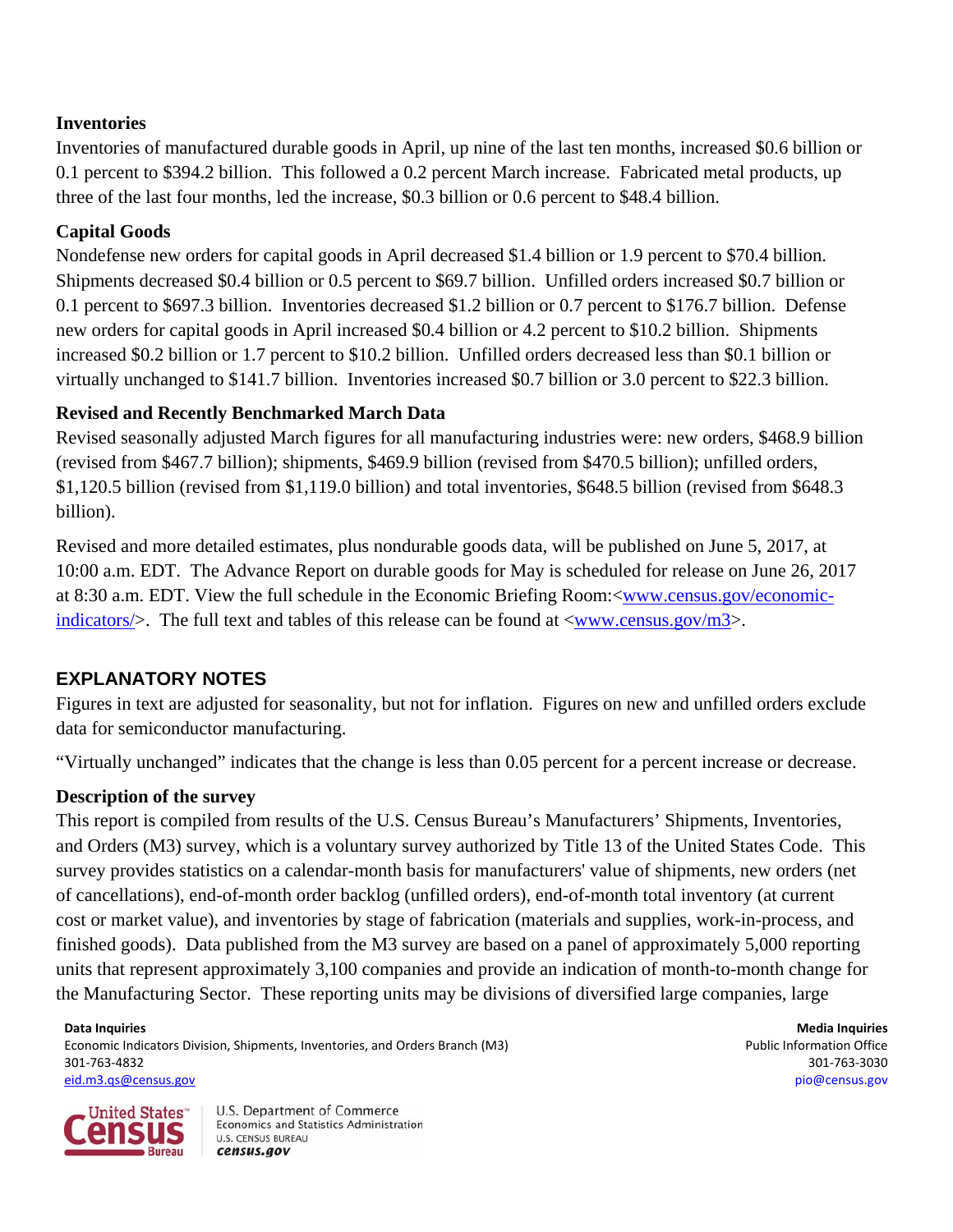homogenous companies, or single-unit manufacturers in 92 industry categories, which are combined into 65 publication levels due to the small monthly panel size. The survey methodology assumes that the month-tomonth changes of the total operations of the reporting units in the M3 panel effectively represent the monthto-month movements of all establishments that make up the category.The companies for which shipments data are currently reported or imputed in the M3 survey represent approximately 64 percent of the total value of shipments for manufacturing establishments in the 2012 Economic Census, and these companies include almost two-thirds of the manufacturing companies with \$500 million or more in shipments in the 2012 Economic Census. The companies for which shipments data are currently reported in the M3 survey represent approximately 57 percent of the total value of shipments for manufacturing establishments in the 2012 Economic Census. Statistics based on the M3 panel differ from the results that would be obtained from a complete enumeration of all manufacturing companies. The M3 panel is not based on a probability sample; therefore, the sampling errors that are normally provided with sample surveys cannot be measured. Nonsampling errors are attributable to many sources. The use of company or divisional reports to estimate the monthly change for establishments is one source of nonsampling error. The use of primarily large companies to represent the month-to-month movement of all companies is another potential source. Any corrections will be published in the full report. Corrections received after the full report will be released in the next month's advance report. Any revisions made later than two months will be reflected in the annual benchmark publication.Additional survey documentation can be found on our web site: <www.census.gov/manufacturing/m3/how\_the\_data\_are\_collected/index.html>.

## **Benchmark notice**

Revised historical data from the Manufacturers' Shipments, Inventories, and Orders (M3) Survey were issued on May 18, 2017. These revisions result from:

- benchmarking the M3 shipments and inventories data to the 2015 Annual Survey of Manufactures (ASM) and revised 2014 ASM data on a 2012 NAICS basis;
- incorporating the unfilled orders to shipments ratios obtained from the 2015/2014 Manufacturers' Unfilled Orders (M3UFO) Survey by applying these ratios to the respective ASM shipments data, as well as incorporating revised unfilled orders to shipments ratios for prior years by applying them to the respective ASM data;
- adjusting the new orders data to be consistent with the benchmarked shipments and unfilled orders data;
- correcting monthly data for late receipts, reclassifications of reported data, and revisions to previously reported data;
- updating the seasonally adjusted data based on the results of benchmarking and the recent annual review of the seasonal adjustment models.

**Data Inquiries Media Inquiries** Economic Indicators Division, Shipments, Inventories, and Orders Branch (M3) **Public Information Office** Public Information Office 301‐763‐4832 301‐763‐3030 eid.m3.qs@census.gov pio@census.gov

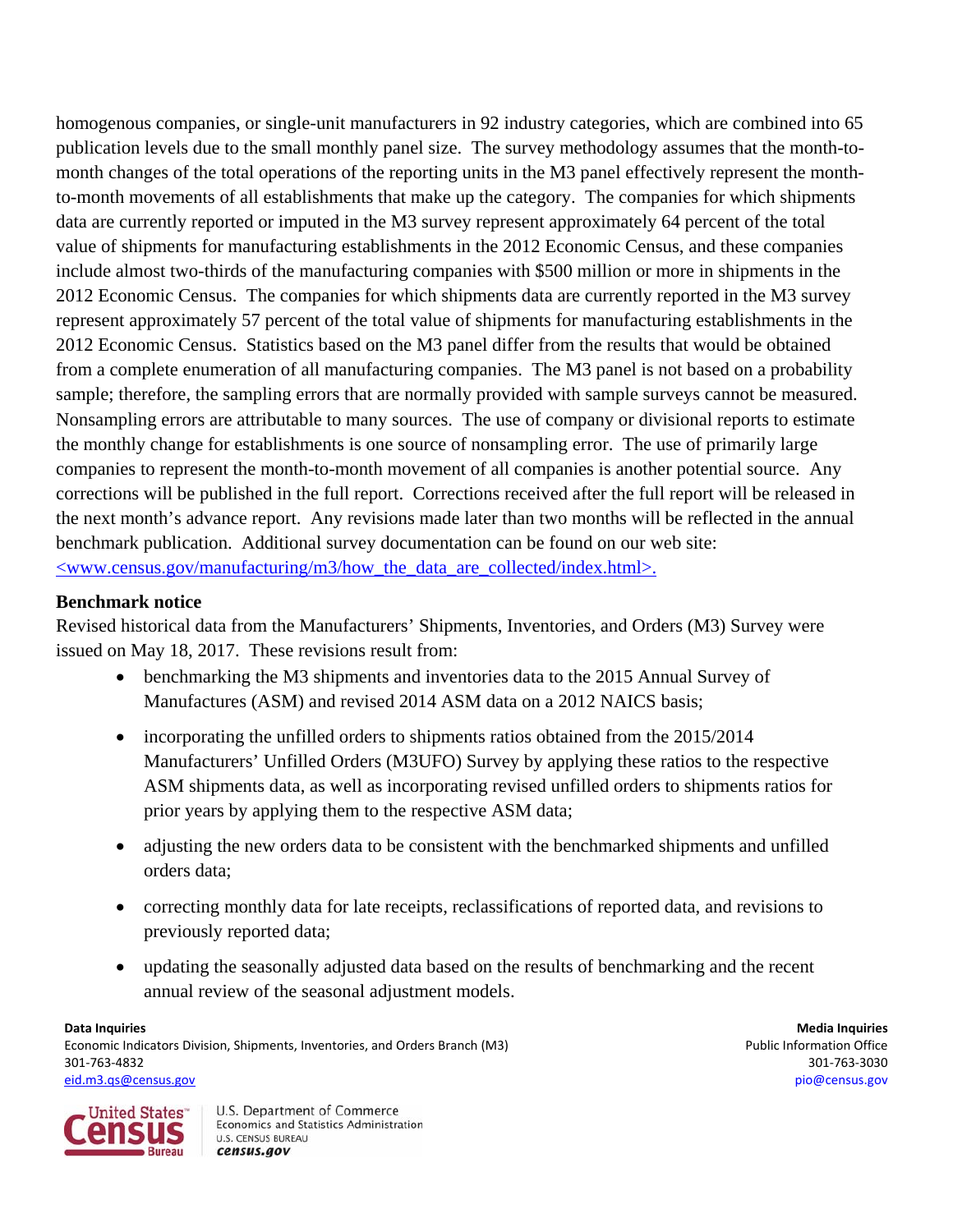These revisions spanned the seasonally adjusted data for January 2002 through March 2017 and the data not seasonally adjusted for January 2007 through March 2017. An updated Press Release contains revised monthly tables for January 2017 through March 2017. Please call M3 staff on (301) 763-4832 with any questions.

## **America's Economy Mobile App**

The America's Economy app provides real-time updates for 19 key economic indicators released from the Census Bureau, Bureau of Labor Statistics, and Bureau of Economic Analysis. <www.census.gov/mobile/economy/>

## **API**

The Census Bureau's application programming interface (API) lets developers create custom apps to reach new users and makes key demographic, socio-economic and housing statistics more accessible than ever before.<www.census.gov/developers/>

‐X‐

**Data Inquiries Media Inquiries** Economic Indicators Division, Shipments, Inventories, and Orders Branch (M3) **Public Information Office** Public Information Office 301‐763‐4832 301‐763‐3030 eid.m3.qs@census.gov pio@census.gov

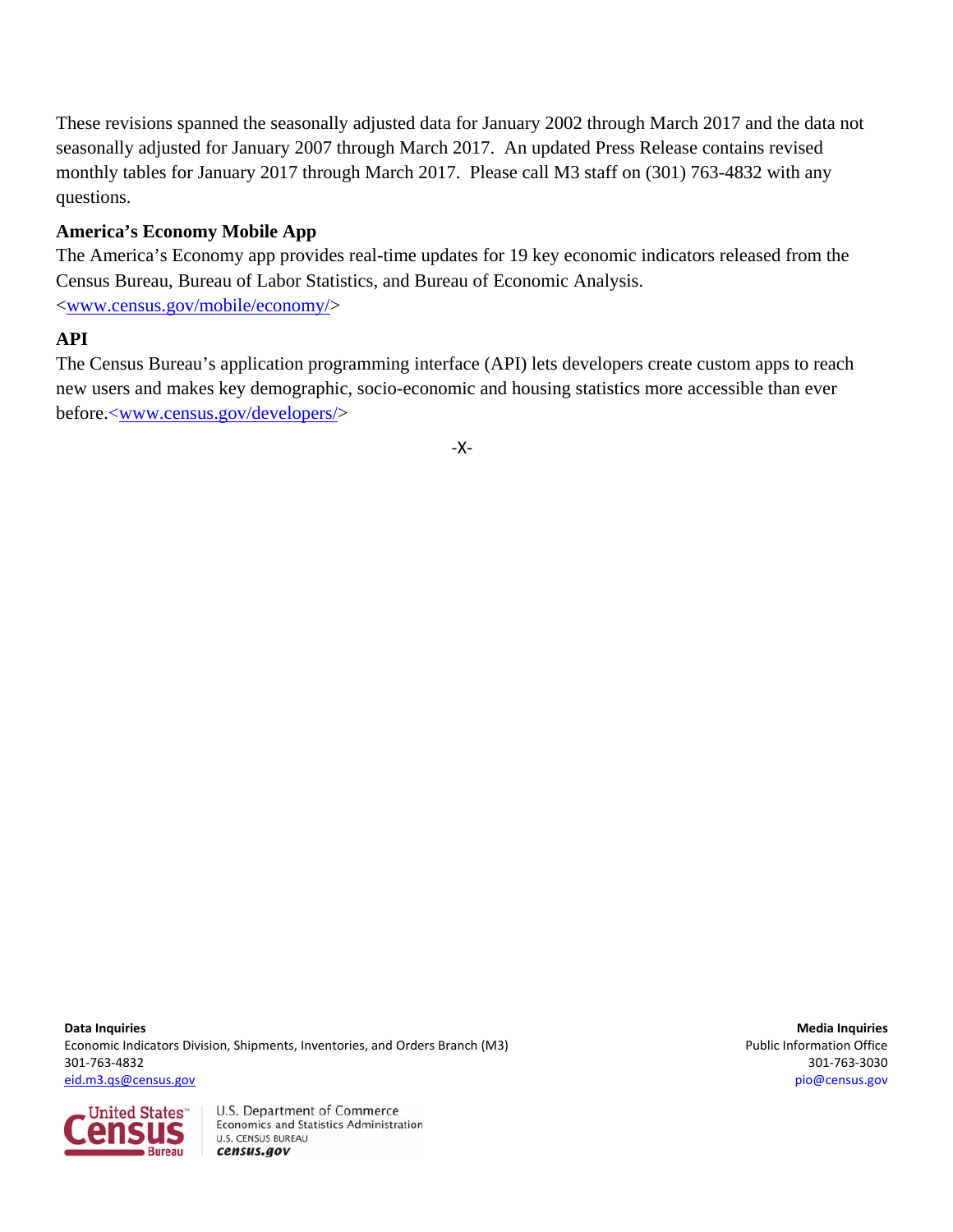#### **Table 1. Durable Goods Manufacturers' Shipments and New Orders 1**

**[Estimates are shown in millions of dollars and are based on data from the Manufacturers' Shipments, Inventories, and Orders Survey.]**

|                                                               | <b>Seasonally Adjusted</b>              |                            |                    |                   |                          | <b>Not Seasonally Adjusted</b> |                          |                            |                    |                    |                    |                                |
|---------------------------------------------------------------|-----------------------------------------|----------------------------|--------------------|-------------------|--------------------------|--------------------------------|--------------------------|----------------------------|--------------------|--------------------|--------------------|--------------------------------|
|                                                               | <b>Percent Change</b><br><b>Monthly</b> |                            |                    |                   |                          |                                |                          | <b>Monthly</b>             |                    | Year to Date       |                    |                                |
| Item                                                          | Apr<br>2017 <sup>2</sup>                | Mar<br>$2017$ <sup>r</sup> | Feb<br>2017        | Mar -<br>Apr $^2$ | Feb-<br>Mar <sup>r</sup> | Jan -<br>Feb                   | Apr<br>2017 <sup>2</sup> | Mar<br>$2017$ <sup>r</sup> | Apr<br>2016        | 2017               | 2016               | Percent<br>Change<br>2017/2016 |
| <b>DURABLE GOODS</b>                                          |                                         |                            |                    |                   |                          |                                |                          |                            |                    |                    |                    |                                |
|                                                               |                                         |                            |                    |                   |                          |                                |                          |                            |                    |                    |                    |                                |
| Total:<br>Shipments<br>New Orders <sup>4</sup>                | 232,979<br>231,168                      | 233,675<br>232,735         | 233,895<br>227,461 | $-0.3$<br>$-0.7$  | $-0.1$<br>2.3            | 0.4<br>1.4                     | 225,177<br>221,346       | 257,240<br>259,916         | 224,333<br>221,432 | 908,069<br>898,739 | 893,844<br>879,169 | 1.6<br>2.2                     |
| <b>Excluding transportation:</b>                              |                                         |                            |                    |                   |                          |                                |                          |                            |                    |                    |                    |                                |
| Shipments                                                     | 155,765                                 | 156,069                    | 156,042            | $-0.2$            | 0.0                      | 0.7                            | 151,835                  | 167,268                    | 148,258            | 603,097            | 583,535            | 3.4                            |
| New Orders <sup>4</sup>                                       | 152,653                                 | 153,250                    | 151,986            | $-0.4$            | 0.8                      | 0.3                            | 150,530                  | 167,713                    | 145,502            | 603,262            | 580,916            | 3.8                            |
| <b>Excluding defense:</b>                                     |                                         |                            |                    |                   |                          |                                |                          |                            |                    |                    |                    |                                |
| Shipments                                                     | 220,896                                 | 221,450                    | 221,447            | $-0.3$            | 0.0                      | 0.1                            | 214,241                  | 242,963                    | 214,796            | 861,754            | 850,772            | 1.3                            |
| New Orders <sup>4</sup>                                       | 218,381                                 | 220,076                    | 217,624            | $-0.8$            | 1.1                      | 1.9                            | 209,582                  | 244,016                    | 209,698            | 852,366            | 832,337            | 2.4                            |
| Manufacturing with unfilled orders:                           |                                         |                            |                    |                   |                          |                                |                          |                            |                    |                    |                    |                                |
| Shipments                                                     | 164,123                                 | 164,534                    | 164,247            | $-0.2$            | 0.2                      | 0.8                            | 157,277                  | 181,660                    | 153,838            | 635,726            | 617,534            | 2.9                            |
| New Orders                                                    | 166,529                                 | 167,965                    | 162,384            | $-0.9$            | 3.4                      | 2.0                            | 157,552                  | 188,284                    | 155,132            | 644,422            | 619,082            | 4.1                            |
| Primary metals:                                               |                                         |                            |                    |                   |                          |                                |                          |                            |                    |                    |                    |                                |
| Shipments                                                     | 18,937                                  | 19,057                     | 18,960             | $-0.6$            | 0.5                      | 0.3                            | 18,875                   | 20,438                     | 17,679             | 75,968             | 69,848             | 8.8                            |
| New Orders                                                    | 19,243                                  | 19,289                     | 19,220             | $-0.2$            | 0.4                      | 2.8                            | 19,158                   | 20,699                     | 17,751             | 77,765             | 71,684             | 8.5                            |
| <b>Fabricated metal products:</b>                             |                                         |                            |                    |                   |                          |                                |                          |                            |                    |                    |                    |                                |
| New Orders                                                    | 31,183<br>31,889                        | 31,190<br>32,177           | 31,156<br>30,590   | 0.0<br>$-0.9$     | 0.1<br>5.2               | 0.8<br>$-1.9$                  | 30,608<br>31,781         | 32,720<br>34,861           | 29,500<br>30,050   | 120,953<br>126,113 | 114,470<br>117,921 | 5.7<br>6.9                     |
|                                                               |                                         |                            |                    |                   |                          |                                |                          |                            |                    |                    |                    |                                |
| Machinery:<br>Shipments                                       | 30,798                                  | 30,691                     | 30,459             | 0.3               | 0.8                      | 1.2                            | 30,760                   | 34,667                     | 30,346             | 120,457            | 120,662            | $-0.2$                         |
| New Orders                                                    | 30,703                                  | 30,948                     | 30,726             | $-0.8$            | 0.7                      | 0.2                            | 31,055                   | 34,908                     | 29,706             | 124,788            | 121,629            | 2.6                            |
|                                                               |                                         |                            |                    |                   |                          |                                |                          |                            |                    |                    |                    |                                |
| Computers and electronic products <sup>4</sup> :<br>Shipments | 26,330                                  | 26,395                     | 26,821             | $-0.2$            | $-1.6$                   | $-0.7$                         | 23,875                   | 28,620                     | 23,266             | 100,118            | 95,374             | 5.0                            |
| New Orders                                                    | 22,229                                  | 21,913                     | 22,419             | 1.4               | $-2.3$                   | $-0.7$                         | 20,419                   | 25,565                     | 20,216             | 85,567             | 83,174             | 2.9                            |
|                                                               |                                         |                            |                    |                   |                          |                                |                          |                            |                    |                    |                    |                                |
| Computers and related products:<br>Shipments                  | 1,999                                   | 1,916                      | 2,106              | 4.3               | $-9.0$                   | 2.3                            | 1,575                    | 2,415                      | 1,627              | 6,995              | 7,121              | $-1.8$                         |
| New Orders                                                    | 2,015                                   | 1,919                      | 2,165              | 5.0               | $-11.4$                  | 4.9                            | 1,591                    | 2,418                      | 1,623              | 7,079              | 7,093              | $-0.2$                         |
| <b>Communications equipment:</b>                              |                                         |                            |                    |                   |                          |                                |                          |                            |                    |                    |                    |                                |
| Shipments                                                     | 2,954                                   | 3,014                      | 2,957              | $-2.0$            | 1.9                      | 0.1                            | 2,537                    | 3,508                      | 2,463              | 10,804             | 10,401             | 3.9                            |
| New Orders                                                    | 3,141                                   | 3,015                      | 3,258              | 4.2               | $-7.5$                   | $-0.5$                         | 3,004                    | 3,626                      | 2,853              | 12,585             | 11,846             | 6.2                            |
| Electrical equipment, appliances,                             |                                         |                            |                    |                   |                          |                                |                          |                            |                    |                    |                    |                                |
| and components:                                               |                                         |                            |                    |                   |                          |                                |                          |                            |                    |                    |                    |                                |
| Shipments                                                     | 10,093                                  | 10,155                     | 10,055             | $-0.6$            | 1.0                      | 1.4                            | 9,645                    | 10,820                     | 9,584              | 38,412             | 37.987             | 1.1                            |
| New Orders                                                    | 10,164                                  | 10,345                     | 10,225             | $-1.7$            | 1.2                      | 2.2                            | 9,566                    | 11,132                     | 9,518              | 39,983             | 39,751             | 0.6                            |
| <b>Transportation equipment:</b><br>Shipments                 | 77,214                                  | 77,606                     | 77,853             | $-0.5$            | $-0.3$                   | $-0.2$                         | 73,342                   | 89,972                     | 76,075             | 304,972            | 310,309            | $-1.7$                         |
| New Orders                                                    | 78,515                                  | 79,485                     | 75,475             | $-1.2$            | 5.3                      | 3.6                            | 70,816                   | 92,203                     | 75,930             | 295,477            | 298,253            | $-0.9$                         |
| Motor vehicles and parts:                                     |                                         |                            |                    |                   |                          |                                |                          |                            |                    |                    |                    |                                |
| Shipments                                                     | 53,588                                  | 53,329                     | 53,741             | 0.5               | $-0.8$                   | $-0.7$                         | 52,149                   | 60,596                     | 54,534             | 214,690            | 218,325            | $-1.7$                         |
| New Orders                                                    | 53,692                                  | 53,530                     | 54,110             | 0.3               | $-1.1$                   | $-0.2$                         | 51,760                   | 60,722                     | 53,823             | 215,393            | 217,184            | $-0.8$                         |
| Nondefense aircraft and parts:                                |                                         |                            |                    |                   |                          |                                |                          |                            |                    |                    |                    |                                |
|                                                               | 11,247                                  | 11,597                     | 11,298             | $-3.0$            | 2.6                      | $-4.3$                         | 9,620                    | 14,328                     | 10,696             | 42,242             | 44,896             | $-5.9$                         |
| New Orders                                                    | 11,482                                  | 12,651                     | 10,967             | $-9.2$            | 15.4                     | 41.9                           | 6,477                    | 15,320                     | 9,522              | 32,382             | 32,250             | 0.4                            |
| Defense aircraft and parts:                                   |                                         |                            |                    |                   |                          |                                |                          |                            |                    |                    |                    |                                |
| Shipments                                                     | 3,799                                   | 3,974                      | 3,989              | -4.4              | $-0.4$                   | 12.4                           | 3,234                    | 4,994                      | 2,823              | 14,265             | 14,586             | $-2.2$                         |
| New Orders                                                    | 5,352                                   | 4,995                      | 3,495              | 7.1               | 42.9                     | $-0.2$                         | 5,152                    | 5,919                      | 4,962              | 17,473             | 17,898             | $-2.4$                         |
| All other durable goods:                                      |                                         |                            |                    |                   |                          |                                |                          |                            |                    |                    |                    |                                |
| Shipments                                                     | 38,424                                  | 38,581                     | 38,591             | $-0.4$            | 0.0                      | 1.1                            | 38,072                   | 40,003                     | 37,883             | 147,189            | 145,194            | 1.4                            |
| New Orders                                                    | 38,425                                  | 38,578                     | 38,806             | $-0.4$            | $-0.6$                   | 1.1                            | 38,551                   | 40,548                     | 38,261             | 149,046            | 146,757            | 1.6                            |
| Capital goods <sup>3</sup> :                                  |                                         |                            |                    |                   |                          |                                |                          |                            |                    |                    |                    |                                |
| Shipments                                                     | 79,897                                  | 80,077                     | 79,997             | $-0.2$            | 0.1                      | 1.0                            | 75,027                   | 90,705                     | 74,385             | 305,748            | 303,446            | 0.8                            |
| New Orders                                                    | 80,613                                  | 81,558                     | 77,944             | $-1.2$            | 4.6                      | 2.3                            | 73,942                   | 94,940                     | 77,054             | 305,885            | 303,147            | 0.9                            |
| Nondefense capital goods:                                     |                                         |                            |                    |                   |                          |                                |                          |                            |                    |                    |                    |                                |
| Shipments                                                     | 69,668                                  | 70,018                     | 69,525             | $-0.5$            | 0.7                      | 0.3                            | 65,604                   | 79,160                     | 66,242             | 266,735            | 268,222            | $-0.6$                         |
| New Orders                                                    | 70,417                                  | 71,771                     | 70,423             | $-1.9$            | 1.9                      | 4.2                            | 64,595                   | 82,083                     | 66,450             | 268,720            | 262,604            | 2.3                            |
| <b>Excluding aircraft:</b>                                    |                                         |                            |                    |                   |                          |                                |                          |                            |                    |                    |                    |                                |
| Shipments                                                     | 62,570                                  | 62,614                     | 62,470             | $-0.1$            | 0.2                      | 1.2                            | 59,794                   | 69,846                     | 59,708             | 241,221            | 241,199            | 0.0                            |
| New Orders                                                    | 62,855                                  | 62,850                     | 62,826             | 0.0               | 0.0                      | 0.1                            | 61,007                   | 71,541                     | 60,068             | 250,875            | 247,738            | 1.3                            |
| Defense capital goods:                                        |                                         |                            |                    |                   |                          |                                |                          |                            |                    |                    |                    |                                |
|                                                               | 10,229                                  | 10,059                     | 10,472             | 1.7               | $-3.9$                   | 6.0                            | 9,423                    | 11,545                     | 8,143              | 39,013             | 35,224             | 10.8                           |
| New Orders                                                    | 10,196                                  | 9,787                      | 7,521              | 4.2               | 30.1                     | $-12.7$                        | 9,347                    | 12,857                     | 10,604             | 37,165             | 40,543             | $-8.3$                         |

**r Revised data due to late receipts and concurrent seasonal adjustment.** 

<sup>1</sup> Estimates of shipments and new orders are for the duration of the period, while estimates of unfilled orders and total inventories are for the end of the period. Not seasonally adjusted estimates of<br>shipments and new o

as well as seasonal variation, based on the results of the latest annual review of the model parameters. Estimates are not adjusted for price changes.<br><sup>2</sup> Based on advance sample. Estimates of manufacturers' shipments, inv

<sup>3</sup> The Capital Goods Industries include Nondefense : small arms and ordnance; farm machinery and equipment; construction machinery; mining, oil, and gas field machinery; industrial machinery; vending, laundry, and other c

\* Estimates and percent changes of shipments and inventories for the semiconductor industry are included in computers and electronic products, and all other applicable aggregate totals. Estimates and percent changes for ne

Source: U.S. Census Bureau, Manufacturers' Shipments, Inventories, and Orders (M3) Survey, April Advance Report, May 26, 2017. Information on data sources and methodology can be found on our website at<br><www.census.gov/manu